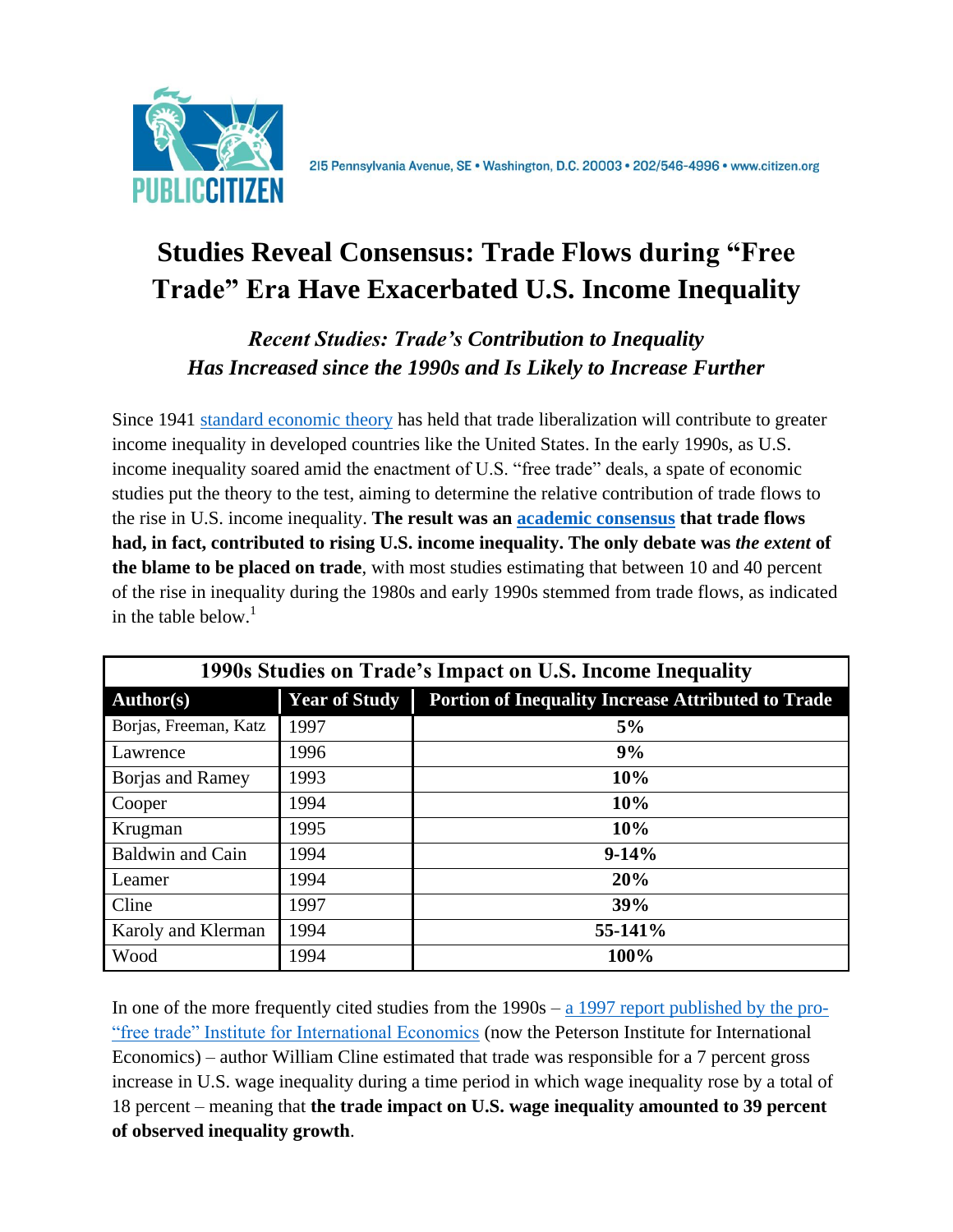Cline used an economic model to calculate that trade liberalization, trade costs, and offshoring were responsible for an estimated 7 percent gross increase in the wage inequality that had occurred from 1973 to 1993 (i.e. a 7 percent rise in the ratio of the wages earned by those with some college education compared to the wages earned by those with a high school education or lower).<sup>2</sup> Cline reported an 18 percent total wage inequality increase during this time period.<sup>3</sup> Dividing the 7 percent trade-prompted inequality increase by the 18 percent total inequality increase amounts to a 39 percent contribution of trade to the rise in inequality.

In his study, Cline noted that trade was just one of several factors contributing to the rise in inequality, and that trade's 7 percent gross contribution was less than 10 percent of the total estimated gross contributions of all inequality-exacerbating factors.<sup>4</sup> While Cline attempted to downplay the results of his own model (trade's estimated 39 percent contribution to the net increase in inequality) and instead emphasize trade's smaller share of the total estimated *gross*  contributions to inequality, Cline himself admitted that this interpretation of the results was not "typical[]."<sup>5</sup> Indeed, in his review of other scholars' studies listed in the above table, Cline himself reported the primary result of each study by dividing the estimated trade-prompted gross inequality increase by the observed net inequality increase – the same method used to arrive at the 39 percent estimate using the data from Cline's study.<sup>6</sup> This standard approach makes sense, because if trade flows had not spurred a 7 percent increase in U.S. wage inequality (to use Cline's study), the total observed rise in inequality indeed would have been about 39 percent lower.

Further, while Cline's study named several non-trade factors contributing to the rise in income inequality, the factor with the largest substantiated gross contribution to inequality was trade. Other inequality-exacerbating factors included increased immigration (an estimated 2 percent contribution), a reduced real minimum wage (an estimated 5 percent contribution) and deunionization (an estimated 3 percent contribution – one arguably influenced by trade deals that enable the offshoring threats used to counter union drives).<sup>7</sup> After accounting for all of these factors, Cline was left with a missing 67 percent gross contribution to wage inequality (required to arrive at the observed 18 percent net inequality increase after taking into account downward pressures on inequality).<sup>8</sup> Cline then "arbitrarily" assigned half of this mystery category to "skill biased technical change" and kept the other half as "unexplained."<sup>9</sup> While the resulting role allocated to technological change significantly exceeded that found for trade, the allocation was not substantiated by any economic model or calculation, leaving trade as the study's largest inequality-exacerbating factor backed up by data.

#### *Recent Studies Project Rising Impact of Trade on U.S. Income Inequality*

More recent studies have concluded that **trade's role in exacerbating U.S. income inequality has likely grown since the 1990s**, as U.S. imports from lower-wage countries, and U.S. job offshoring to those countries, have risen dramatically amid the implementation of a series of U.S.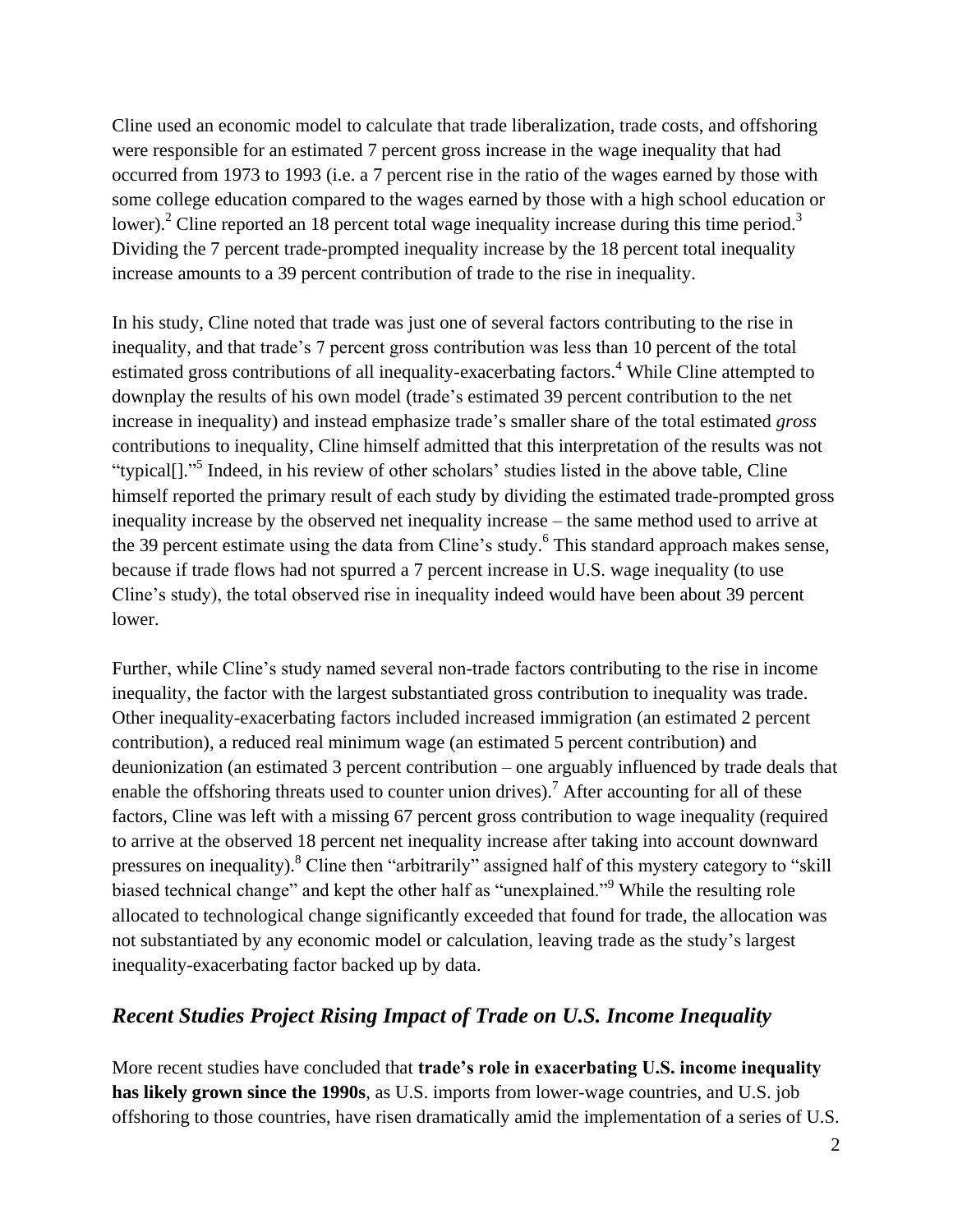"free trade" deals, impacting an increasing swath of middle-class jobs. Further, an array of studies now project future increases in the offshoring of U.S. jobs, suggesting that **even under current U.S. trade policy, trade flows will soon be responsible for an even greater share of rising U.S income inequality**. Attempts to [Fast Track](http://www.citizen.org/fast-track) through Congress controversial deals like the [Trans-Pacific](http://www.citizen.org/tpp) Partnership, which would expand status quo U.S. trade policy and incentivize further offshoring, including to extremely-low-wage Vietnam, would only exacerbate the historically high degree of U.S. income inequality.

## **[Using Standard Models to Benchmark the Costs of Globalization for American Workers](http://s3.epi.org/files/2013/standard-models-benchmark-costs-globalization.pdf)  [without a College Degree](http://s3.epi.org/files/2013/standard-models-benchmark-costs-globalization.pdf)**

#### *Josh Bivens; Economic Policy Institute; March 22, 2013*

In this study Josh Bivens of the Economic Policy Institute updates an early-1990s model estimate of the impact of trade flows on U.S. income inequality and finds that, using the model's own conservative assumptions, one third of the increase in U.S. income inequality from 1973 to 2011 was due to trade with low-wage countries.<sup>10</sup> More importantly, Bivens finds that the tradeattributable share of the rise in income inequality has increased rapidly since the 1990s as manufacturing imports from low-wage countries have escalated. The data reveal that while trade spurred 17 percent of the income inequality increase occurring from 1973 to 1995, trade flows were responsible for more than 93 percent of the rise in income inequality from 1995 to 2011 – a period marked by a series of U.S. "free trade" deals.<sup>11</sup> Expressed in dollar terms, Bivens estimates that trade's inequality-exacerbating impact spelled a \$1,761 loss in wages in 2011 for the average full-time U.S. worker without a college degree.<sup>12</sup> Bivens concludes, "**various policy decisions that have governed how the American economy is integrated into the global economy have increased the damage done to American workers…[including] pursuing expanded global integration through trade agreements that carve out protections for corporate investors but not for American workers…"**<sup>13</sup>

## **[Rising Income Inequality: Technology, or Trade and Financial Globalization?](http://www.imf.org/external/pubs/ft/wp/2008/wp08185.pdf)**

## *Florence Jaumotte, Subir Lall, and Chris Papageorgiou; International Monetary Fund; July 2008*

The International Monetary Fund authors find that the rise in income inequality from 1981-2003 in 20 developed countries, including the United States, is *primarily* attributable to trade and financial globalization trends. They conclude that globalization's contribution to inequality has outweighed the role of technological advancement: **"Among developed countries…the adverse impact of globalization is somewhat larger than that of technological progress."** 14

## **[Trade and Wages, Reconsidered](http://www.brookings.edu/~/media/Projects/BPEA/Spring%202008/2008a_bpea_krugman.PDF)**

#### *Paul Krugman; The Brookings Institution; Spring 2008*

In a Brookings Institution study, Nobel-winning economist Paul Krugman finds that trade flows likely now account for an even greater degree of U.S. income inequality than that found in a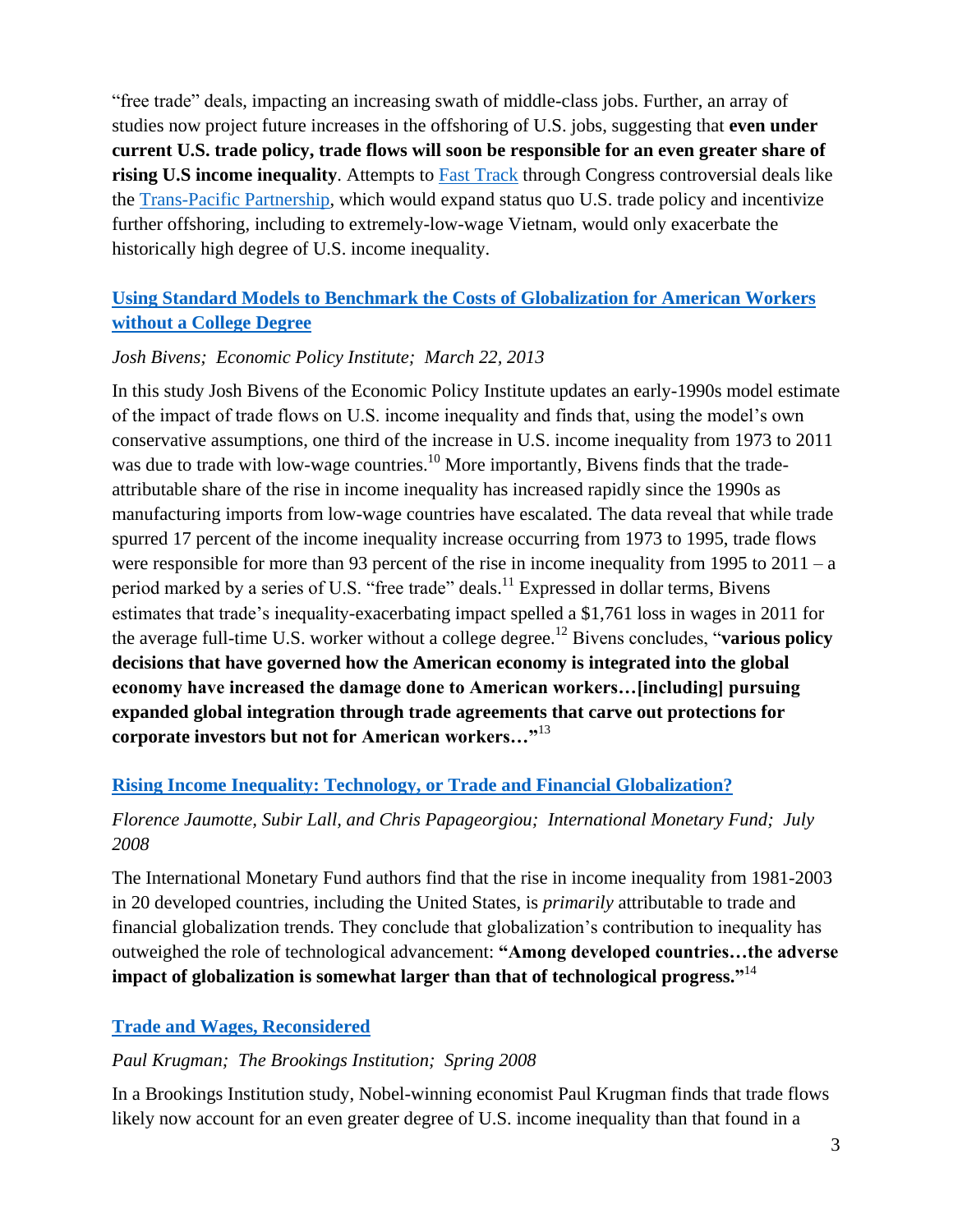series of studies from the early 1990s, which had already concluded that trade liberalization had a negative, but modest, impact on income inequality in developed countries like the United States. Like Bivens (see above), Krugman notes that U.S. manufacturing imports from low-wage developing countries have grown dramatically in the last two decades, suggesting that the role of trade flows in spurring U.S. income inequality growth is "considerably larger" than before.<sup>15</sup> Krugman concludes, **"…there has been a dramatic increase in manufactured imports from developing countries since the early 1990s. And it is probably true that this increase has been a force for greater inequality in the United States and other developed countries."** 16

#### **[Globalization, American Wages, and Inequality: Past, Present, and Future](http://s1.epi.org/files/page/-/old/workingpapers/wp279.pdf)**

#### *Josh Bivens; Economic Policy Institute; September 6, 2007*

In this report Bivens cites an array of recent economic studies that project that the offshoring of U.S. jobs will increase under current trade policy, suggesting a substantial further rise in the impact of trade flows on U.S. income inequality.<sup>17</sup> For example, Princeton economist and former Council of Economic Advisors member Alan Blinder estimates that about one [in every four U.S.](http://www.voxeu.org/article/twenty-five-percent-us-jobs-are-offshorable)  [jobs, including higher-paying service-sector jobs,](http://www.voxeu.org/article/twenty-five-percent-us-jobs-are-offshorable) could be offshored in the foreseeable future.<sup>18</sup> While such studies differ in the projected extent of future U.S. job offshoreability, all imply an increase in the impact of trade flows on U.S. income inequality. Bivens finds that the range of projections for increased offshoring suggest a further 74 to 262 percent increase in U.S. income inequality attributable to trade with lower-wage countries, compared to the level seen in 2006.<sup>19</sup> Bivens concludes, **"The potential level of redistribution caused by offshoring is vast, and, so should be the policy response."** 20

#### **ENDNOTES**

 $\overline{\phantom{a}}$ 

<sup>&</sup>lt;sup>1</sup> Most of these studies were summarized by William R. Cline, *Trade and Income Distribution* (Washington, D.C.: Institute for International Economics, 1997), at 35-150 (see summary table at 140-143). The studies cited here are those that have produced numerical estimates of trade's contribution to the rise in wage inequality. Other studies producing non-numerical assessments have produced an equally varied assessment of trade's role, from "minimal" to "very high," as summarized by Cline. Cline did not include the Lawrence study: Robert Z. Lawrence, *Single World, Divided Nations?: International Trade and the OECD Labor Markets* (Washington, D.C.: Brookings Institution, 1996), at 68-71.

 $2$  The 7 percent estimate is actually the lower of two estimates produced by the model in Cline's report. Using the sectoral elasticities of the original model, Cline found that trade flows contributed to a 10 percent increase the wage ratio, or 56 percent of the observed increase in wage inequality. It is after narrowing the gap between sectoral elasticities in a sensitivity test that Cline produced the 7 percent estimate. William R. Cline, *Trade and Income Distribution* (Washington, D.C.: Institute for International Economics, 1997), at 232.

<sup>3</sup> William R. Cline, *Trade and Income Distribution* (Washington, D.C.: Institute for International Economics, 1997), at 254.

<sup>4</sup> William R. Cline, *Trade and Income Distribution* (Washington, D.C.: Institute for International Economics, 1997), at 268. Cline estimated that an increase in the supply of skilled labor relative to unskilled labor should have accounted for a 40 percent gross *decrease* in the skilled/unskilled wage ratio during the time period of study. Given the observed 18 percent net *increase* in the wage ratio, Cline calculated that a 97 percent gross increase must have been the total effect from all inequality-exacerbating factors (e.g. trade, immigration, deunionization, etc.). The unchained sum of the inequality contribution of all these factors amounted to 75 percentage points. See Cline's summary table on page 264 for more information.

<sup>5</sup> William R. Cline, *Trade and Income Distribution* (Washington, D.C.: Institute for International Economics, 1997), at 145-146.